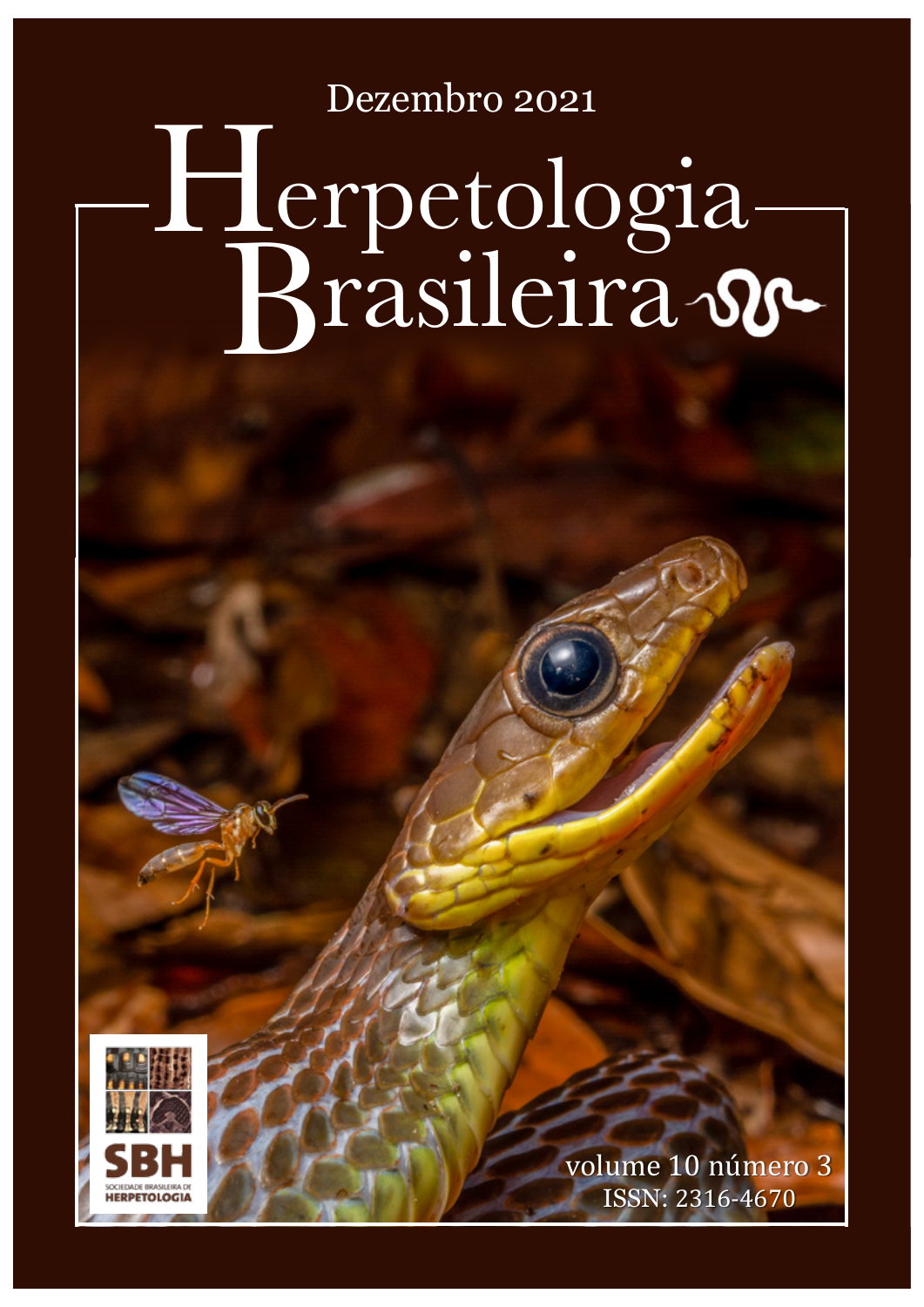## Extension of occurrence and geographic distribution map of the toad *Rhinella dapsilis* (Myers & Carvalho, 1945) (Amphibia: Bufonidae) in the mid-north region of Brazil

Aryel Morais de Queiroz<sup>1,2</sup>, Alice Tôrres<sup>1,3</sup>, Maria Claudene Barros<sup>1,2</sup>, Thaís B. Guedes<sup>1,4</sup>

1 Centro de Estudos Superiores de Caxias, Universidade Estadual do Maranhão, Praça Duque de Caxias s/n, Morro do Alecrim, 65604-380 Caxias, MA, Brazil. 2 Laboratório de Genética e Biologia Molecular, Universidade Estadual do Maranhão, Praça Duque de Caxias s/n, Morro do Alecrim, 65604-380 Caxias, MA, Brazil. 3 Laboratório de Estudos dos Invertebrados/ Coleção Zoológica do Maranhão, Universidade Estadual do Maranhão, Praça Duque de Caxias s/n, Morro do Alecrim, 65604-380, Caxias, MA, Brazil.

4 Gothenburg Global Biodiversity Center, Department of Biological and Environmental Sciences, University of Gothenburg, Box 461, SE-405 30 Göteborg, Sweden.

\*Corresponding author. E-mail: *aryel.morais@hotmail.com*.

DOI: *10.5281/zenodo.5838927*

ads of the genus *Rhinel-*<br>
la Fitzinger, 1826 currently<br>
comprise 89 species widely *la* Fitzinger, 1826 currently comprise 89 species widely distributed from southern Texas, USA to southern Argentina (Frost 2021; Pereyra et al. 2021). The genus includes the *Rhinella margaritifera* (Laurenti, 1768) species complex that contains 19 species occurring in Central and South America (Frost 2021; IUCN 2021; Pereyra et al. 2021). Of these, *Rhinella castaneotica* (Caldwell, 1991), *R. dapsilis* (Myers & Carvalho, 1945), *R. ocellata* (Günther, 1858), and *R. margari-*

*tifera* are known to occur in forested areas in the mid-north region of Brazil, in the state of Maranhão (Matavelli et al. 2014; IUCN 2021).

Although all species of the *Rhinella margaritifera* complex share the internal morphological character of the posterior expansion of the pterygoid branch (Pramuk 2006), the identifcation at species level of the specimens of the *R. margaritifera* complex is difficult (Fouquet et al. 2007; Lavilla et al. 2013; Moravec et al. 2014; Pereyra et al.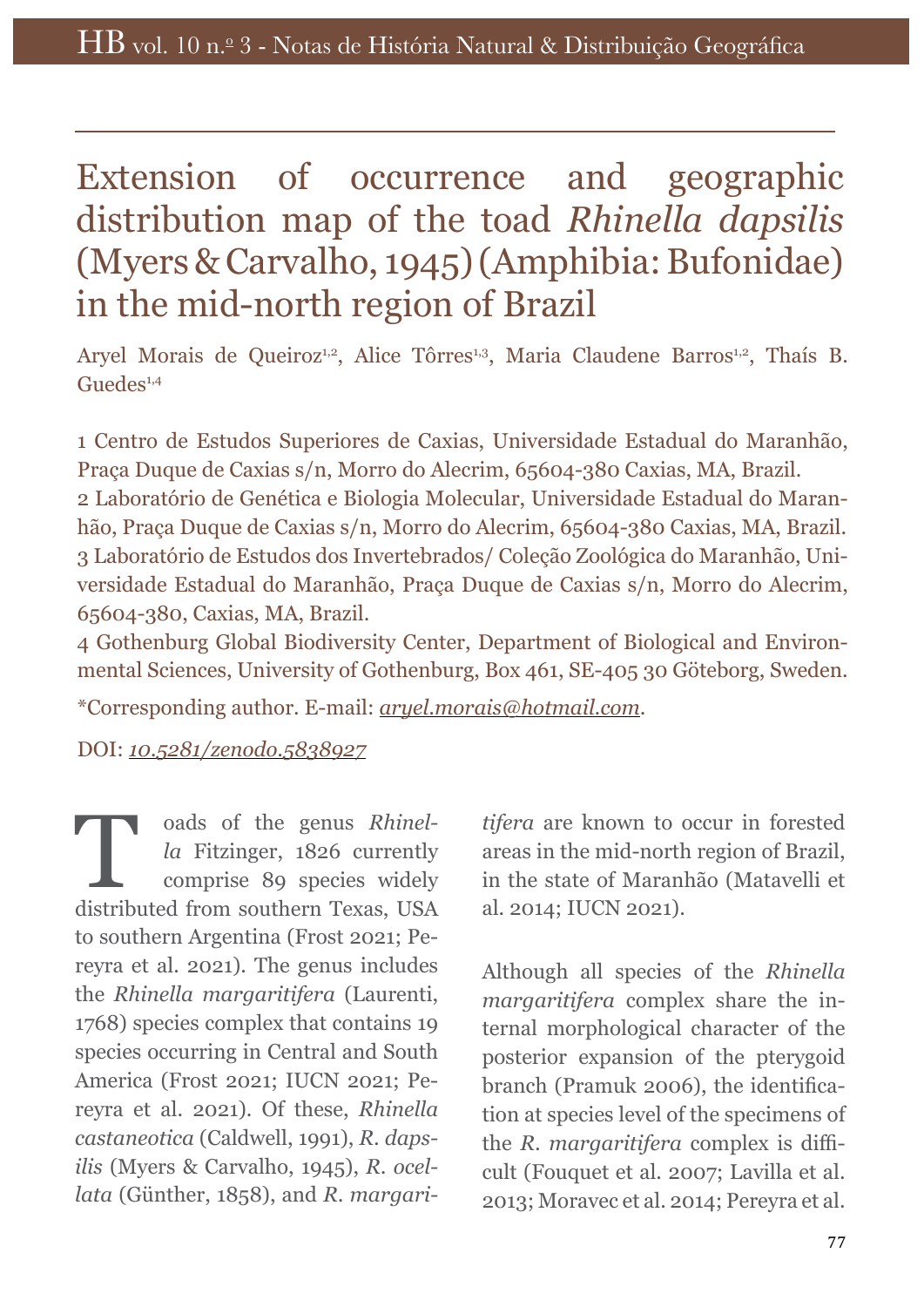2021). The lack of geographic distribution data for some species, along with taxonomic inconsistencies, result in some taxa of the complex being categorized as Data Defcient [e.g., *R. scitula* Caramaschi & Niemeyer, 2003 and *R. alata* (Thominot, 1884)] in their conservation status in the Red List of the International Union for Conservation of Nature (IUCN 2021).

Recently, due to the absence of apparent morphological and molecular differences, *Rhinella gildae* Vaz-Silva, Maciel, Bastos & Pombal, 2015 was synonymized with *R. dapsilis* (Pereyra et al. 2021). The phylogenetic analysis based on mitochondrial and nuclear genes recognized a poorly supported clade formed by *R. dapsilis*, *R*. cf. *dapsilis*, *R. gildae*, and several divergent lineages of *R. margaritifera sensu latu* (e.g., the lineages *Rhinella* sp. A and *Rhinella* sp. B from Fouquet et al., 2007) (Pereyra et al. 2021). However, based on known disparity between morphological and molecular data of Neotropical frogs, Ferrão et al. (2020) highlight that low genetic divergence should be used along with morphology and behavior (among other characters) to decide whether populations within the *R. margaritifera* complex are conspecifc. Following the recent classifcation of Pereyra et al. (2021), *Rhinella dapsilis* exhibits fragmented distribution, occurring in isolated populations in Brazil, Ecuador, Peru, and French Guiana. In Brazil, *R. dapsilis* occurs in the Amazon Forest and Cerrado biomes, plus forested enclaves in the Caatinga domain in the states of Tocantins, eastern Pará, southern Maranhão, and highlands of Ceará (Vaz-Silva et al. 2015; Ávila et al. 2018; Silva et al. 2018; Pereyra et al. 2021). However, distribution and taxonomy of *R. dapsilis* are still poorly understood, and its conservation status in any national or regional red lists has never been assessed. Herein we report a new record extending the distribution of *Rhinella dapsilis* in northwestern Maranhão, and discuss the known distribution in Brazil.

An adult *Rhinella dapsilis* (Fig. 1; approximate snout-vent length 69 mm) was found by AT on November 1st 2019 in the private Sete Irmãos Farm, municipality of Cândido Mendes, state of Maranhão, Brazil (1.868333°S, 45.766583°W; 55 m elevation) (Fig. 2A-B). It was found at 11:53 h motionless in the forest leaf litter (Fig. 1). The specimen was not handled or disturbed. Several photographs were taken from approximately 30 cm and approximate measurements were taken from these photos. The locality is a well-preserved remnant of the Amazon Forest, characterized by dense forest, but surrounded by pasture (Fig. 2C). Although the specimen was not collected, the high-quality photos, the external morphology and pattern of coloration, and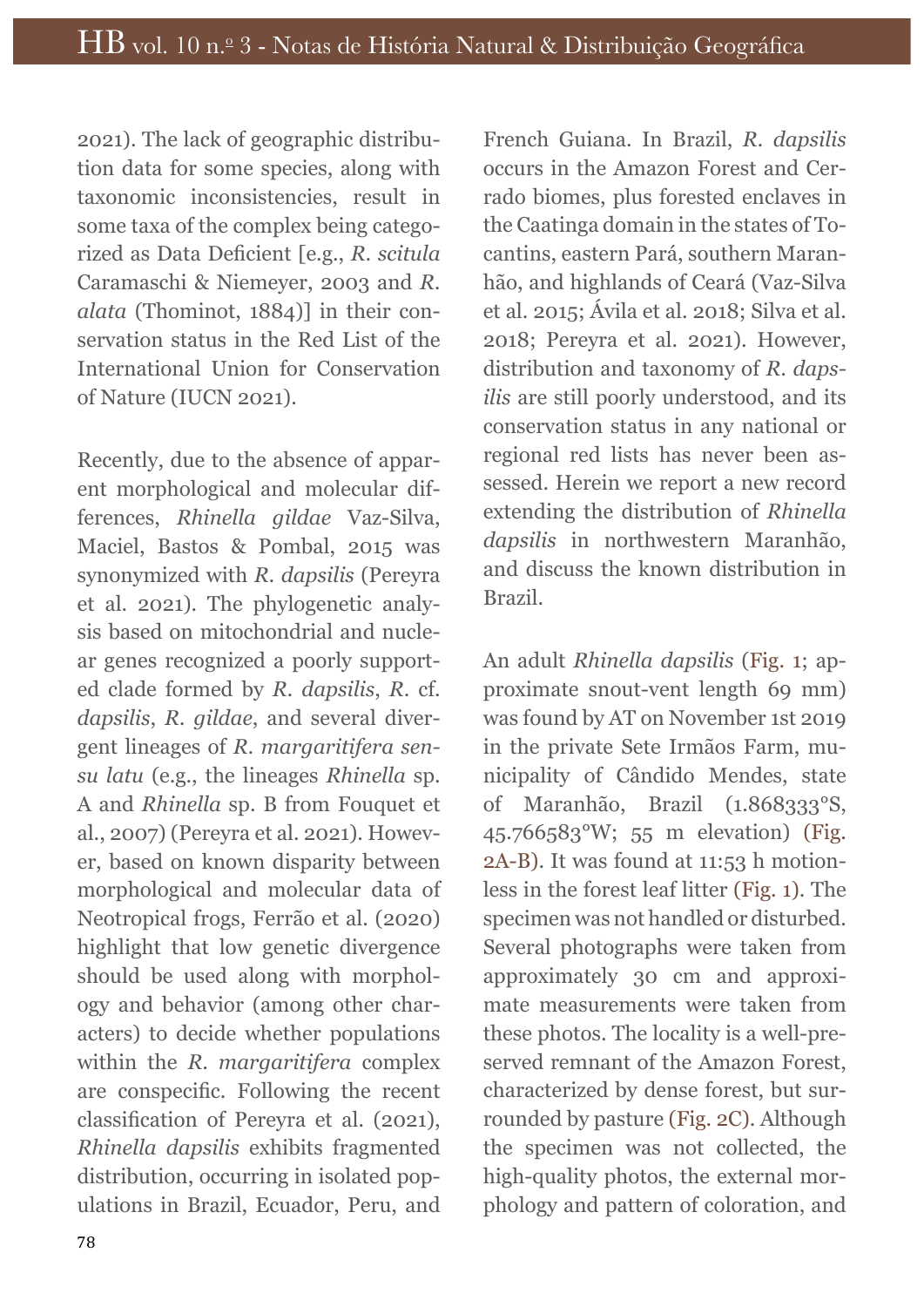geographic location support the identifcation of the specimen as *Rhinella dapsilis*. The images were examined by Wilian Vaz-Silva (Pontifícia Universidade Católica de Goiás, PUC-GO) who confrmed the identifcation. The information provided in this study is based on the approximate measurements and pictures taken from the toad *Rhinella dapsilis* in nature. We did not collect or euthanize the specimen reported here.

Brazilian specimens of *Rhinella dapsilis* exhibit cephalic crests poorly developed, parotoid glands without lateral line of tubercles, supratympanic crests not extending beyond the angle of the jaws in dorsal view, middorsal stripe present, SVL 69.6–76.4 mm in males (Vaz-Silva et al. 2015) and 67.3–68 mm in females (Ávila et al. 2018). It difers from *R. margaritifera*, a sympatric species in Maranhão, by its cephalic crests poorly developed (hypertrophied cephalic crests in *R. margaritifera*), absence of apophyses (presence of very small apophyses), bony protrusion at the angle of the jaws (slightly evident), and larger sizes of males (46.91–52.77 mm in males and 59.42–69.53 in females) (Fouquet et al. 2007; Lavilla et al. 2013). It difers from *R. castaneotica* by larger sizes of males (30.9–36.8 mm in *R. castaneotica*), tympanum evident (not evident), and dorsal skin fnely granulose (smooth) (Caldwell 1991; Vaz-Silva et al. 2015). *Rhinella dapsilis* difers from *R. ocellata* by its smooth dorsum (warty), mid-dorsal stripe white (yellow) and dorsal skin with a small concentration of granules (dorsum granular with 4-5 pairs of black spots with yellow edges) (Hoogmoed 1985).

The new record extends the geographic distribution of *Rhinella dapsilis* 230 km north from Reserva Biológica (RE-BIO) do Gurupí and 183 km northwest from the municipality of Alcantara, the nearest previous known records in the state of Maranhão (Fig. 2B, Tab. 1). The new record comprises the ninth record for the species in the state of Maranhão, and is also in Amazon Forest habitat in the eastern part of the state (Fig. 2C, Vaz-Silva et al. 2015; Pereyra et al. 2021). It is the northernmost Brazilian record for the species.

Recently, the morphological variation, advertisement call, and phylogenetic relationships of Brazilian *Rhinella dapsilis* have been described (Ávila et al. 2018). Additional occurrence data for the species were obtained, notably the frst in Ceará state (municipality of Guaramiranga; Ávila et al., 2018). For the state of Maranhão, Ávila et al. (2018) reported two new occurrences in the municipalities of Estreito (CFBH 15633, GenBank sequence number KU495519) and Alcantara (CFBH 19160, KU495520) identifed as *R. margaritifera* by Lyra et al. (2017). Neither record was considered in a recent broad review of the genus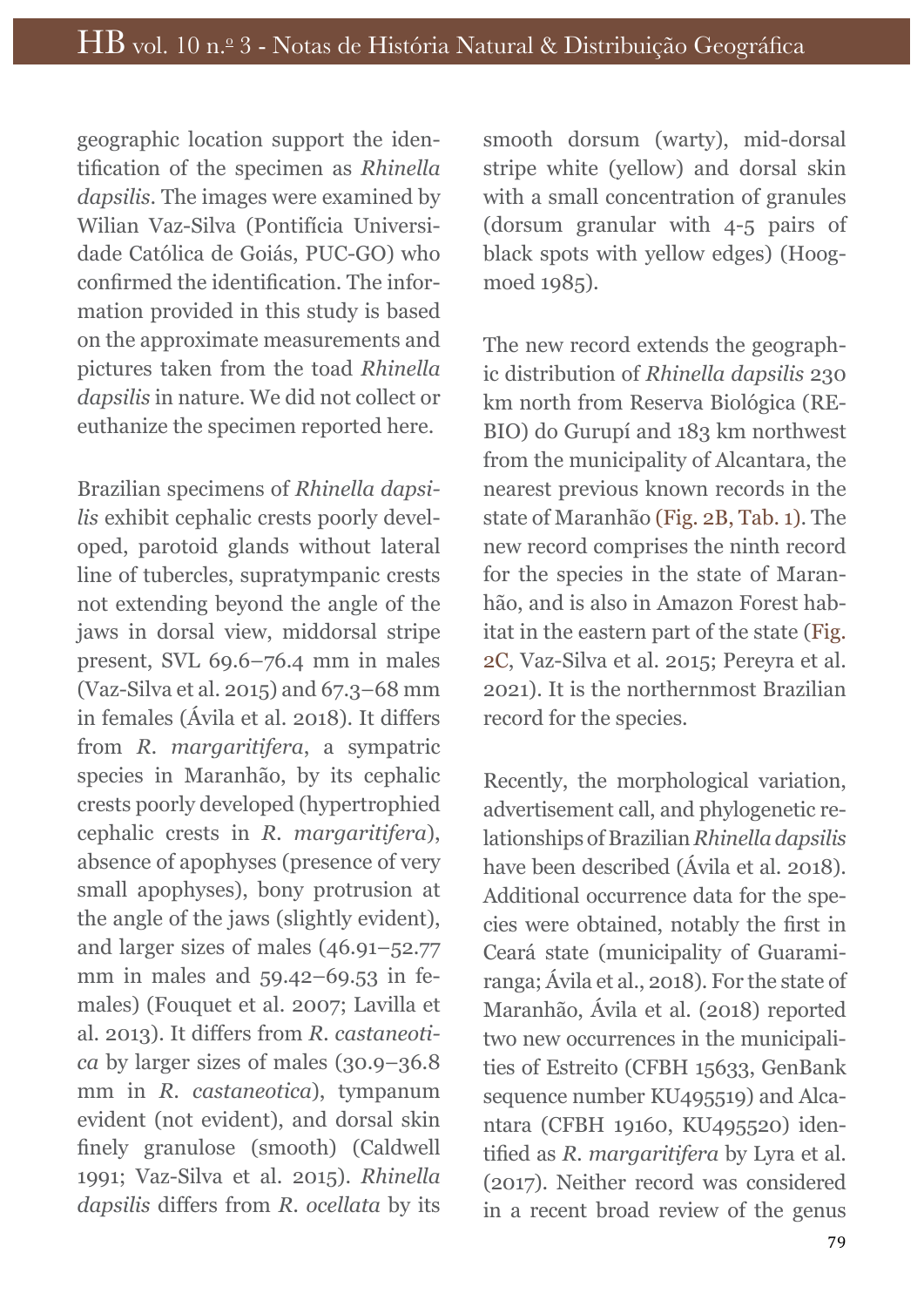*Rhinella* (Pereyra et al. 2021), emphasizing the importance to continue further investigation of the distribution of *Rhinella dapsilis* in the mid-north region of Brazil.

The state of Maranhão is known for its rich biodiversity, but it harbors extensive sampling gaps, especially related to its herpetofauna (Barreto et al. 2011; Martins & Oliveira 2011; Freitas et al. 2017). Knowing the biodiversity of the region, by accessing all available genetic, morphological, behavioral, acoustic, and distribution data, is key to fll Linnean and Wallacean shortfalls (Hortal et al. 2015) and properly assess the biodiversity metrics in the state. It is also crucial to better plan conservation strategies to safeguard biodiversity in national and state levels.

## **ACKNOWLEDGMENTS**

80 The authors thank to F.L. de Oliveira for have arranged the feldwork to the area where the specimen was photographed (through the following approved projects: National Council for Scientifc and Technological Development #457440/2012-0 and #406394/2013-0; Fundação de Amparo à Pesquisa e ao Desenvolvimento Científco e Tecnológico do Maranhão #00498/12, #00856/15, #0300112/12 and #03988/15) and to the Pontarollo family, for allowing collections on their farm. Wilian Vaz-Silva for helping with the specimen identifcation; Ricardo Marques and Fabricius Domingos for valuable comments in the frst version of the manuscript. AMQ thanks Fundação de Amparo à Pesquisa e ao Desenvolvimento Científico e Tecnológico do Maranhão (FAPEMA) for the master's degree scholarship. TBG thanks to Universidade Estadual do Maranhão for the senior researcher fellowship.

## **REFERENCES**

Ávila R.W., Pansonato A., Perez R., Carvalho V.T., Roberto I.J., Morais D.H., … Farias I.P. 2018. On *Rhinella gildae* Vaz-Silva, Maviel, Bastos & Pombal, 2015 (Anura: Bufonidae): Phylogenetic relationship, morphological variation, advertisement and release calls and geographic distribution. *Zootaxa* 4462:274–290.

Caldwell J. P. 1991. A new species of toad in the genus *Bufo* from Pará, Brazil, with an unusual breeding site. *Papéis Avulsos de Zoologia* 37:389–400.

Barreto L., Ribeiro L.E.S., Nascimento M.C., Martins M.B., Oliveira T.G. 2011. Caracterização da herpetofauna em áreas da Amazônia do Maranhão. Pp. 204–217 in Martins M.B., Oliveira, T.G. (Eds.). Amazônia maranhense: diversidade e conservação. Museu Paraense Emílio Goeldi. Belém.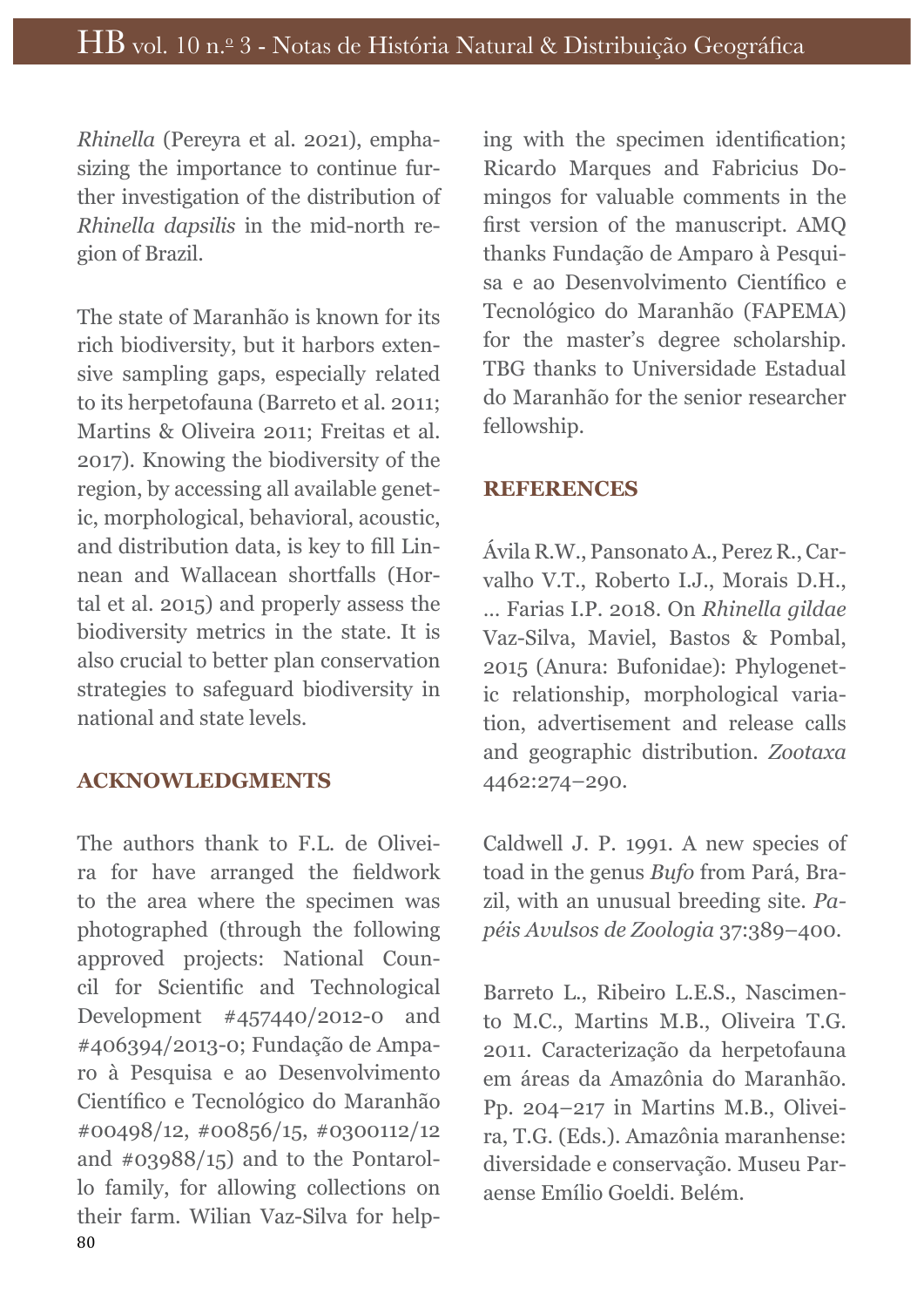Duellman, W. E., Schulte R. 1992. Description of a new species of *Bufo* from northern Peru with comments on phenetic groups of South American toads (Anura: Bufonidae). *Copeia* 1992:162–172.

Ferrão M., Lima A.P., Ron S., Santos S.P., Hanken J. 2020. New species of Leaf-litter Toad of the *Rhinella margaritifera* species group (Anura: Bufonidae) from Amazonia. *Copeia* 2020: 967–986.

Freitas M.A., Vieira R.S., Entiauspe-Neto O.M., Sousa S.O., Farias T., Sousa A.G., Moura G.J.B. 2017. Herpetofauna of the northwest Amazon forest in the state of Maranhão, Brazil, with remarks on the Gurupi Biological Reserve. *Zoo-Keys* 643:141–155.

Fouquet A., Gaucher P., Blanc M., Vélez–Rodriguez C.M. 2007. Description of two new species of *Rhinella* (Anura: Bufonidae) from the lowlands of the Guiana Shield. *Zootaxa* 1663: 17–32.

Frost D. R. 2021. Amphibian species of the world: an online reference, version 6.1. Accessed 29 July 2021. Available at *https://amphibiansoftheworld.amnh. org/index.php*. American Museum of Natural History, New York, USA.

IBGE. 2019. Biomas Brasileiros. Available at *https://agenciadenoticias. ibge.gov.br/agencia-sala-de-im-* *prensa/2013-agencia-de-noticias/ releases/25798-ibge-lanca-mapa-inedito-de-biomas-e-sistema-costeiromarinho*

IUCN 2021. The IUCN red list of Threatened species. 29 July 2020. Available at *https://www.iucnredlist.org*.

Lavilla E.O., Caramaschi U., Langone J.A., Pombal Jr J.P., de Sá, R.O. 2013. The identity of *Rana margaritifera* Laurenti, 1768 (Anura, Bufonidae). *Zootaxa* 3646:251–264.

Lyra M.L., Haddad C.F.B., Azeredo-Espin A.M.L. 2017. Meeting the challenge of DNA barcoding Neotropical amphibians: polymerase chain reaction optimization and new COI primers. *Molecular Ecology Resources* 17:966–980.

Martins M.B., Oliveira T.G. 2011. Amazônia maranhense: diversidade e conservação. Museu Paraense Emílio Goeldi. Belém.

Matavelli R., Campos A.M., da Silva G.R., Andrade G.V. 2014. First record of *Rhinella ocellata* (Günther, 1858) (Bufonidae) for the state of Maranhão, northeastern Brazil. *Check List* 10:432–433.

Moravec J., Lehr E., Cusi J.C., Córdova J.H., Gvoždík V. 2014. A new species of the *Rhinella margaritifera* species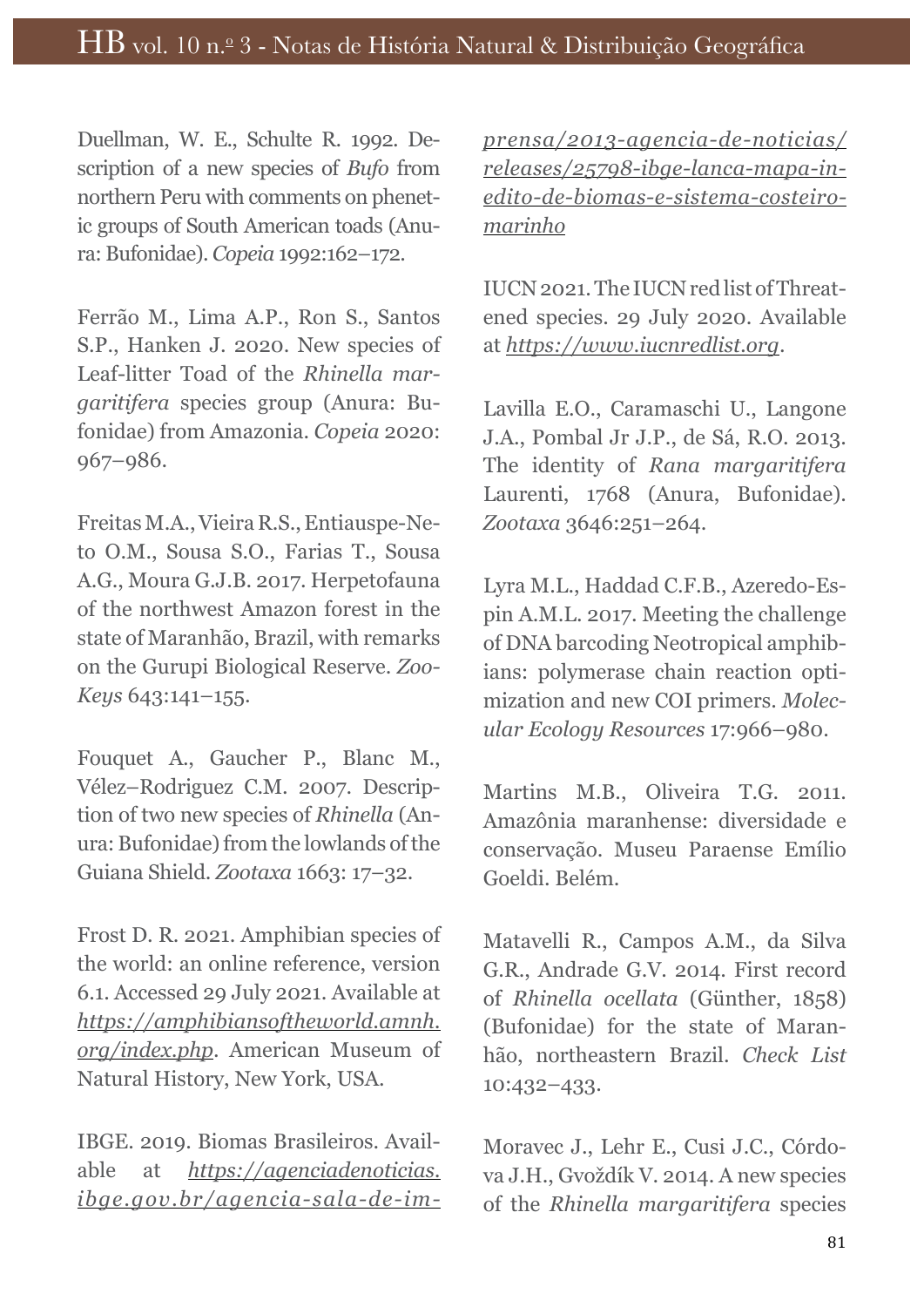group (Anura, bufonidae) from the Montane forest of the selva central, Peru. *ZooKeys* 371:35–56.

Pramuk J.B. 2006. Phylogeny of South American *Bufo. Zoological Journal of the Linnean* Society 146:407–452.

Pereyra M.O., Blotto B.L., Baldo D., Chaparro J.C., Ron S.R., Elias-Costa A.J., … Faivovich, J.. 2021. Evolution in the Genus *Rhinella*: A Total Evidence Phylogenetic Analysis of Neotropical True Toads (Anura: Bufonidae). *Bulletin of the American Museum of Natural History* 447:1–156.

QGIS Core Team. 2018. Quantum GIS Geographic INformation System, version 2.18.19. Available at http://osgeo. org/. Open Source Geospatial Foundation Project, USA.

Hoogmoed M.S. 1985. Bufonidae (Central and South America). Pp 25–77 in Frost D.R. (Ed.). Amphibian Species of the World: A Taxonomic and Geographical Reference. Association of Systematics Collections and Allen Press. Lawrence.

Hortal J., de Bello F., Diniz-Filho J.A.F., Lewinsohn T.M., Lobo J.M., Ladle R.J. 2015. Seven shortfalls that beset largescale knowledge of biodiversity. *Annual Review of Ecology, Evolution, and Systematics* 46:523–549.

Silva L.A., Dantas S.P., Santos D.L., Neto H.B., Santana D.J. 2018. Newly distribution of *Rhinella gildae* Vaz-Silva et al., 2015 (Anura, Bufonidae): a little known species of the *Rhinella margaritifera* species group. *Herpetology Notes* 11:121–125.

Vaz-Silva W., Maciel N.M., Bastos R.P., Pombal Jr. J.P. 2015. Revealing Two New Species of the *Rhinella margaritifera* Species Group (Anura, Bufonidae): An Enigmatic Taxonomic Group of Neotropical Toads. *Herpetologica* 71:212–222.

*Editora: Sarah Mângia.*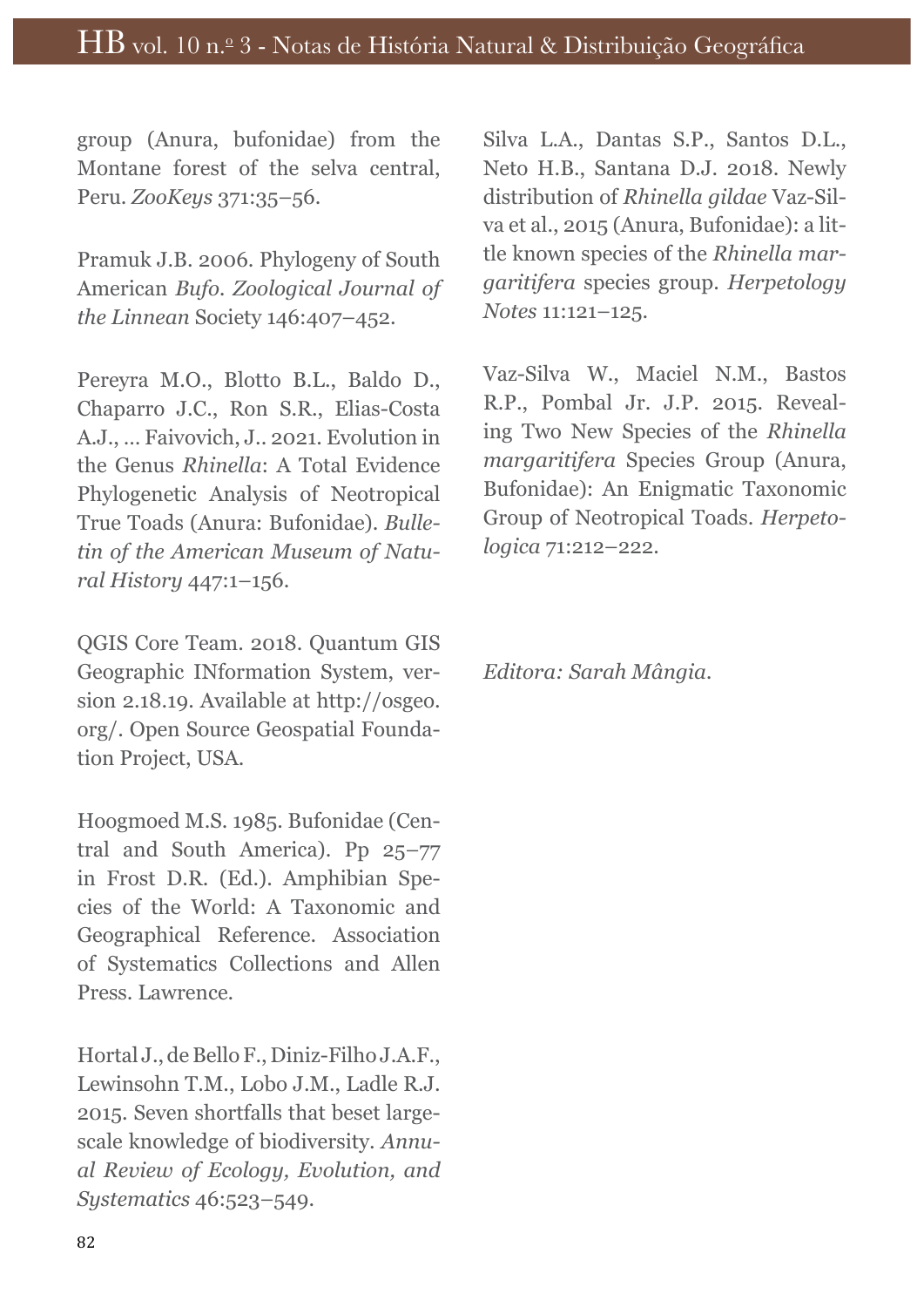

*Figure 1.* Individual of *Rhinella dapsilis* from Sete Irmãos Farm, municipality of Cândido Mendes, state of Maranhão, Brazil: (A) Lateral view, (B) Frontal view, and (C) Dorsal view. Photos by AT.



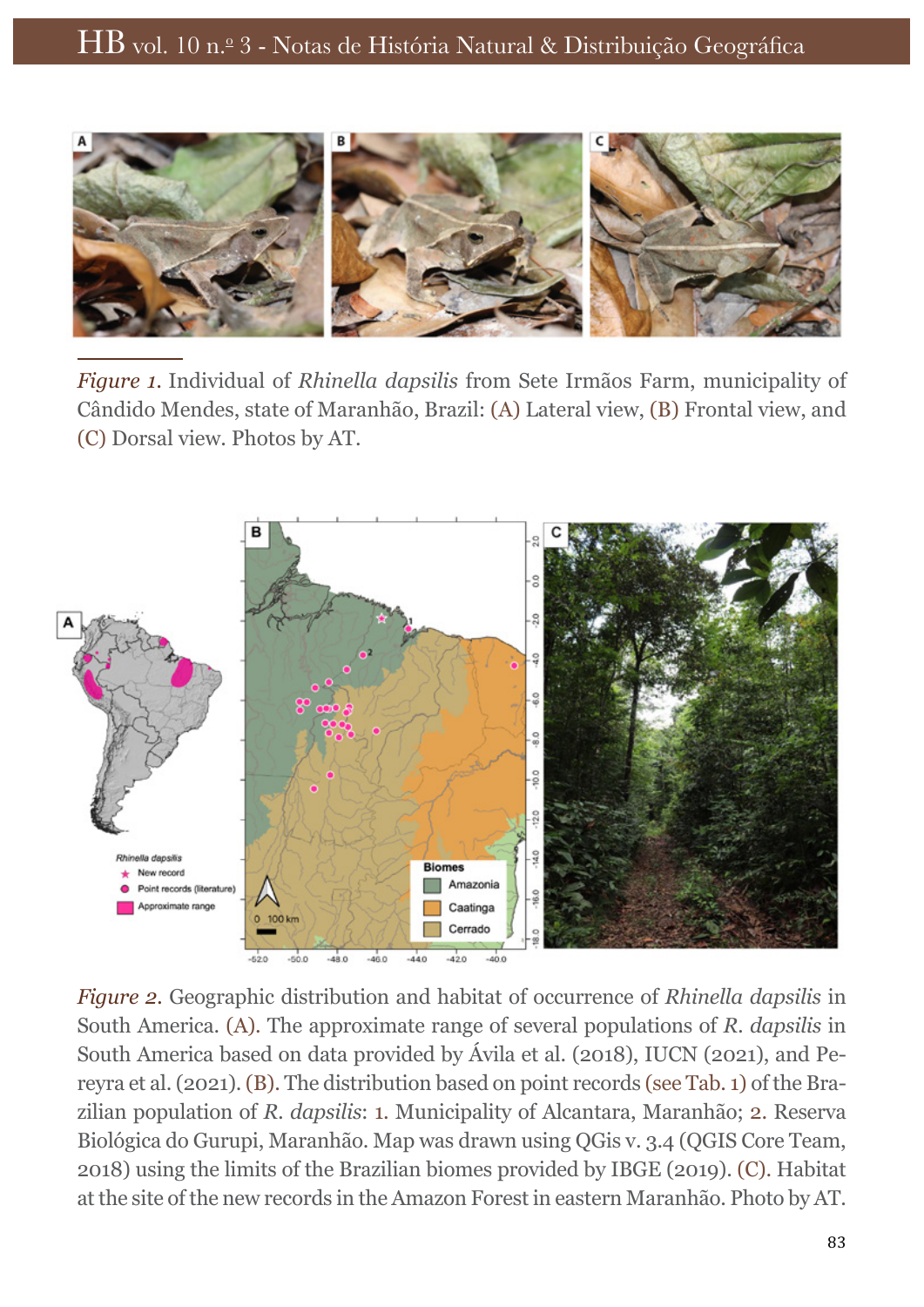*Table 1.* Literature data of *Rhinella dapsilis* in Brazil. Localities are referred as municipality, state, country. \*Ávila et al. (2018) referring to Lyra et al. (2017) may require further confrmation.

| <b>Locality</b>                                                  | <b>Latitude</b> | Longitude  | <b>Reference</b>          |
|------------------------------------------------------------------|-----------------|------------|---------------------------|
| Cândido Mendes, Maranhão,<br><b>Brazil</b>                       | $-45.7665$      | $-1.8683$  | This study                |
| São Pedro da Água Branca,<br>Maranhão, Brazil<br>(type locality) | $-48.4290$      | $-5.0850$  | Vaz-Silva et al.,<br>2015 |
| Carolina, Maranhão, Brazil                                       | $-47.4638$      | $-7.3362$  | Fouquet et al.,<br>2012   |
| Reserva Biológica do Gurupi<br>(REBIO), Maranhão, Brazil         | $-46.7064$      | $-3.7223$  | Freitas et al., 2017      |
| Balsas, Maranhão, Brazil                                         | $-46.0360$      | $-7.5330$  | Ávila et al., 2018        |
| Porto Franco, Maranhão,<br><b>Brazil</b>                         | $-47.3990$      | $-6.3380$  | Ávila et al., 2018        |
| Alcantara, Maranhão,<br>Brazil <sup>*</sup>                      | $-44.4170$      | $-2.3920$  | Ávila et al., 2018        |
| Itinga do Maranhão,<br>Maranhão, Brazil                          | $-47.5260$      | $-4.4500$  | Ávila et al., 2018        |
| Estreito, Maranhão, Brazil*                                      | $-47.4450$      | $-6.5480$  | Ávila et al., 2018        |
| Araguaina, Tocantins, Brazil                                     | $-48.2058$      | $-7.1818$  | Silva et al., 2018        |
| Xambioa, Tocantins, Brazil                                       | $-48.4263$      | $-6.4309$  | Silva et al., 2018        |
| Ananas, Tocantins, Brazil                                        | $-48.0721$      | $-6.3688$  | Silva et al., 2018        |
| Muricilandia, Tocantins,<br><b>Brazil</b>                        | $-48.6078$      | $-7.1449$  | Silva et al., 2018        |
| Goiantins, Tocantins, Brazil                                     | $-47.3141$      | $-7.7126$  | Silva et al., 2018        |
| Pium, Tocantins, Brazil                                          | $-49.1783$      | $-10.4416$ | Silva et al., 2018        |